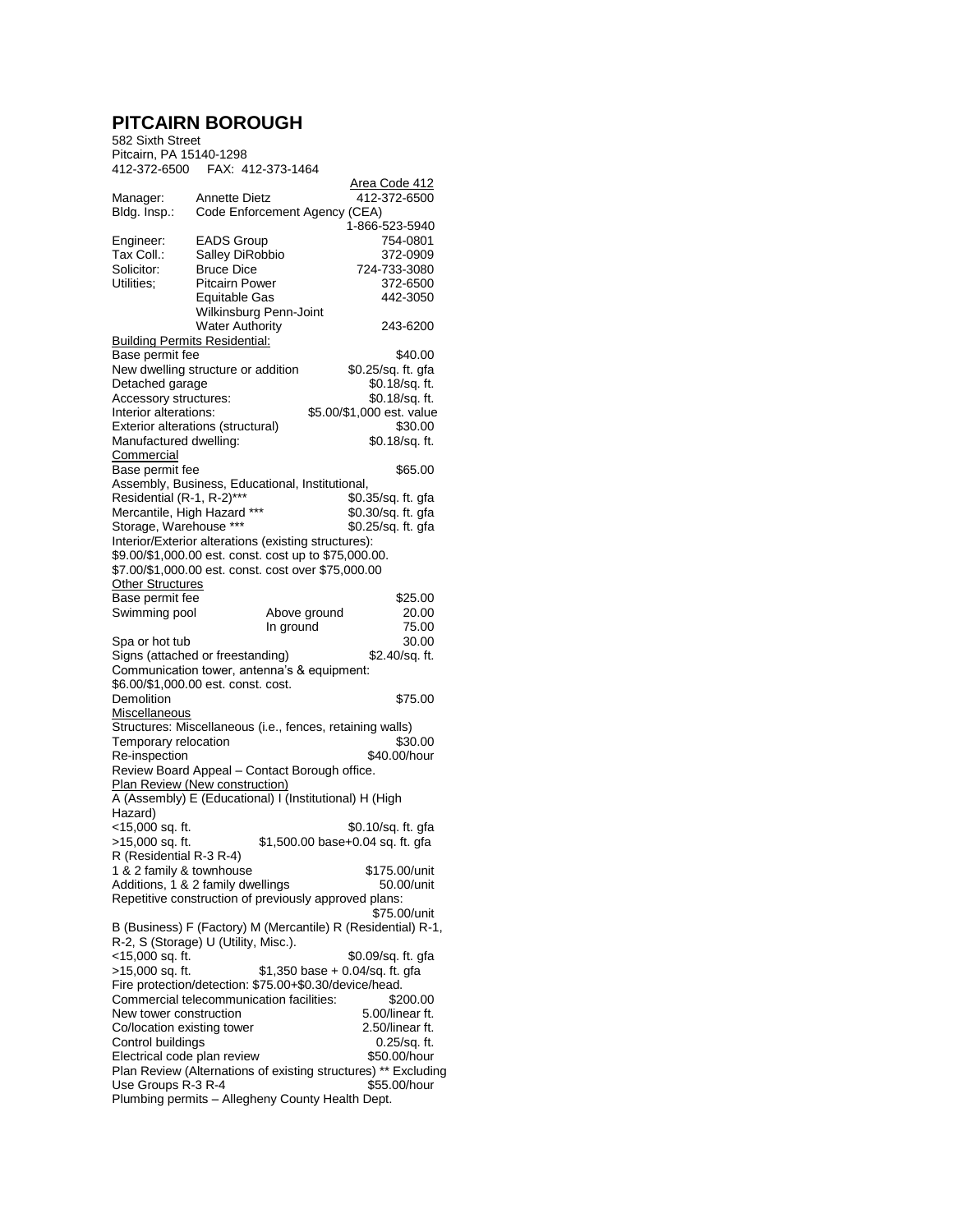| <b>Mechanical Permits</b>                                                                                      |          |
|----------------------------------------------------------------------------------------------------------------|----------|
| Base fee                                                                                                       | \$50.00  |
| $1st$ \$1,000.00or fraction<br>Each additional \$1,000.00 or fraction                                          | 40.00    |
| Mechanical permit fees shall receive a 25% discount when a                                                     | 8.00     |
| valid building permit has been issued.                                                                         |          |
| <b>Electrical Permit Fee Schedule</b>                                                                          |          |
| Residential fees flat rate schedule - one application for each                                                 |          |
| new or existing building. Single family dwelling not over 200                                                  |          |
| amp service, 2 trip max:                                                                                       | \$100.00 |
| Exceeding 200 amp service                                                                                      | 175.00   |
| 2 family dwelling not over 200 amp service                                                                     | 175.00   |
| 2 trip maximum<br>Over 2 family dwelling, 1 <sup>st</sup> two units                                            | 140.00   |
| Each add'l. unit (3 unit max/trip)                                                                             | 60.00    |
| Townhouses each (3 unit min./trip)                                                                             | 70.00    |
| Service entrance rewire not over 200 amp service, 1 meter,                                                     |          |
| 1 trip                                                                                                         | 55.00    |
| Dwellings with a spa, hot tub, sauna, etc., apply flat rate                                                    |          |
| schedule + \$10.00 for each item. Fees based upon a "Group                                                     |          |
| Inspection" of a minimum 3 units. If "Group Inspection" is not                                                 |          |
| possible, use single family fee.                                                                               |          |
| Fee Schedule (Other than residential)<br>All switches, lighting and receptacles to be counted as               |          |
| outlets.                                                                                                       |          |
| Rough Wiring Inspection                                                                                        |          |
| 1-25 outlets                                                                                                   | \$30.00  |
| Each additional 10 outlets or fraction                                                                         | 5.00     |
| <b>Finish Inspection</b>                                                                                       |          |
| 1-25 outlets                                                                                                   | 30.00    |
| Each additional 10 outlets or fraction                                                                         | 5.00     |
| Equipment, Motors, Generators, Transformers, Central                                                           |          |
| Heating Duct Heaters, Air Conditioning, Electric Furnaces,<br>and Welders (Each)                               |          |
| 1/4 HP, KW or KVA to 3 HP, KW or KVA                                                                           | \$10.00  |
| 4 HP, KW or KVA to 7 HP, KW or KVA                                                                             | 15.00    |
| 7 1/2 HP, or KW, or KVA to 29 HP, KW or KVA                                                                    | 25.00    |
| 30 HP, KW or KVA to 49 HP, KW or KVA                                                                           | 30.00    |
| 50 HP, KW or KVA to 74 HP, KW or KVA                                                                           | 50.00    |
| 75 HP, KW or KVA to 199 HP, KW or KVA                                                                          | 1.00/    |
| HP, KW or KVA                                                                                                  |          |
| 200 HP, KW or KVA to 500 HP, KW or KVA<br>Per HP, KW or KVA                                                    | 1.00     |
| Over 500 KW or KVA<br>\$0.75/HP, KW or KVA                                                                     |          |
| <b>Feeders or Sub Panels</b>                                                                                   |          |
| Not over 225 Amp                                                                                               | \$20.00  |
| Over 225 Amp - 400 Amp                                                                                         | 30.00    |
| Over 400 Amp - 600 Amp                                                                                         | 40.00    |
| Over 600 Amp - 1600 Amp                                                                                        | 20.00    |
| (\$15.00/100 Amps)                                                                                             |          |
| Over 1600 Amp (\$15.00/100 Amps)<br>Ground Fault Protection Services - Add                                     | 20.00    |
| For test trip over 600 volts - 2 times fee per category.                                                       | 60.00    |
| Services exceeding 1 meter - \$20.00 for each additional                                                       |          |
| meter.                                                                                                         |          |
| Primary Transformers, Vaults, Enclosures, Sub-Stations**                                                       |          |
| Not over 225 KVA                                                                                               | \$180.00 |
| Over 200 KVA to 500 Amp                                                                                        | 200.00   |
| Over 500 KVA to 1,0900 KVA                                                                                     | 275.00   |
| Over 1,000 - \$350.00 min.+ consultation fee. Note: above                                                      |          |
| applies to each bank of transformers.                                                                          |          |
| Signaling Systems (burglar alarms, fire alarms, fire<br>protection alarms, smoke detectors, telephones or CATV |          |
| outlets are each separate systems)**                                                                           |          |
| Minimum fee applies                                                                                            |          |
| System and 1 <sup>st</sup> 15 devices                                                                          | \$25.00  |
| Each add'l. 10 devices or fraction                                                                             | 5.00     |
| Over 200 devices – deduct 33% from above fee                                                                   |          |
| <b>Modular and Mobiles Homes**</b>                                                                             |          |
| Service & outlets, 1 trip max.                                                                                 | \$70.00  |